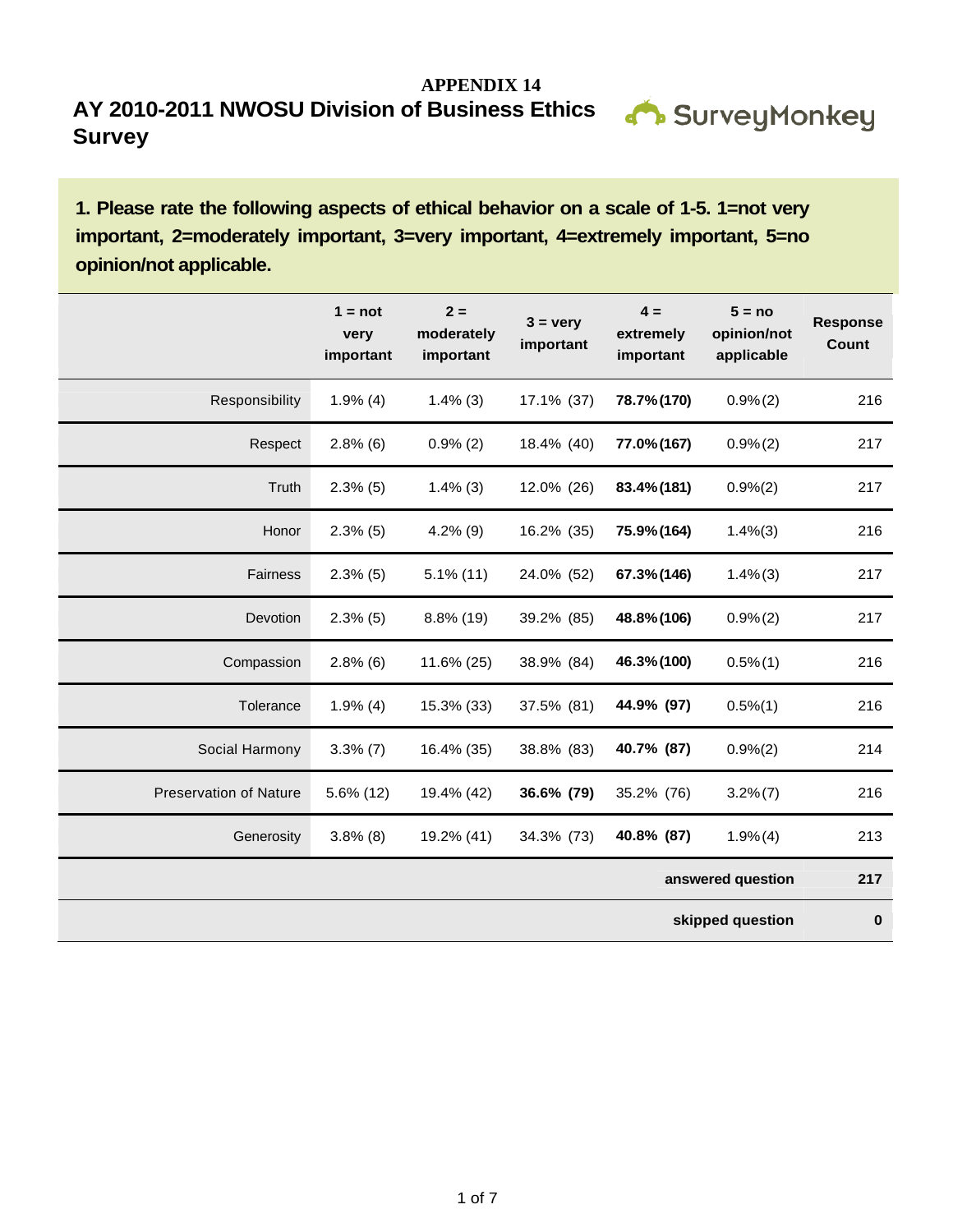## **2. Please rate the following statements on a scale of 1-5. 1=strongly disagree,**

**2=moderately disagree, 3=moderately agree, 4=strongly agree, 5=no opinion/not applicable.** 

|                                                                                                                              | $1 =$<br>strongly<br>disagree | $2 =$<br>moderately<br>disagree | $3 =$<br>moderately<br>agree | $4 =$<br>strongly<br>agree | $5 = no$<br>opinion/not<br>applicable | <b>Response</b><br>Count |
|------------------------------------------------------------------------------------------------------------------------------|-------------------------------|---------------------------------|------------------------------|----------------------------|---------------------------------------|--------------------------|
| University students are not very<br>concerned with ethics.                                                                   | 13.9% (30)                    | 35.6%(77)                       | 41.7% (90)                   | $7.4\%$ (16)               | $1.4\%$ (3)                           | 216                      |
| Faculty members of the Division<br>of Business know what is<br>considered ethical behavior in most<br>businesses these days. | $3.7\%$ (8)                   | $5.6\% (12)$                    | 37.0% (80)                   | 43.1% (93)                 | 10.6% (23)                            | 216                      |
| My university should play a big role<br>in educating students about ethics.                                                  | $0.9\% (2)$                   | $3.2\%$ $(7)$                   | $33.8\% (73)$                | 60.2% (130)                | $1.9\%$ (4)                           | 216                      |
| Division of Business faculty work<br>to develop ethical values in their<br>classes.                                          | $2.3\%$ (5)                   | $6.5\% (14)$                    | 37.5% (81)                   | 38.9% (84)                 | 14.8% (32)                            | 216                      |
| I am comfortable discussing ethics<br>in a classroom setting.                                                                | $1.9\%$ (4)                   | $3.7\%$ $(8)$                   | 28.7% (62)                   | 60.6% (131)                | $5.1\%$ (11)                          | 216                      |
|                                                                                                                              |                               |                                 |                              |                            | answered question                     | 216                      |
|                                                                                                                              |                               |                                 |                              |                            | skipped question                      | 1                        |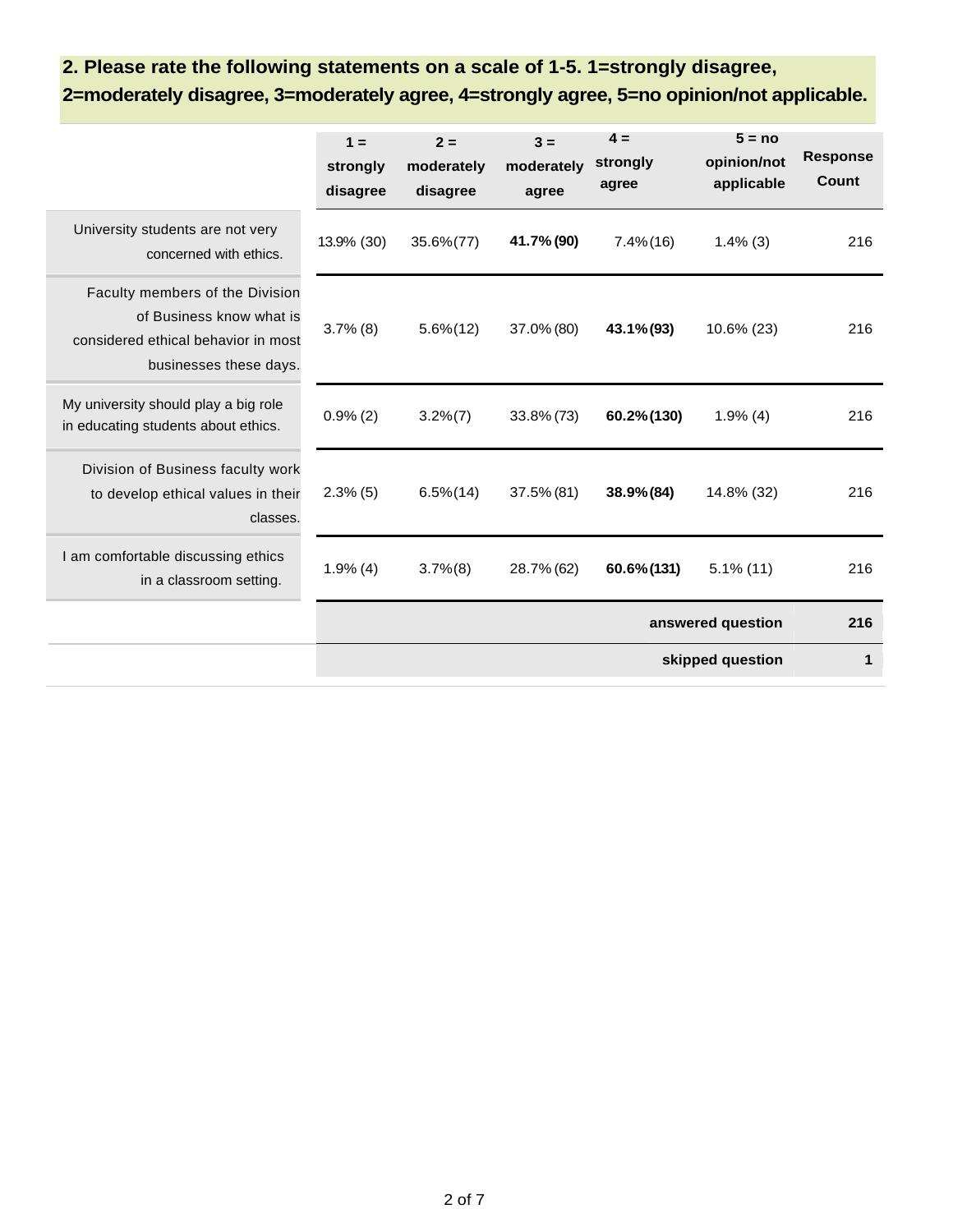## **3. Please rate the following statements on a scale of 1-5. 1=strongly disagree, 2=moderately disagree, 3=moderately agree, 4=strongly agree, 5=no opinion/not applicable.**

|                                                                                                                                                       | $1 =$<br>strongly<br>disagree | $2 =$<br>moderately<br>disagree | $3 =$<br>moderately<br>agree | $4 =$<br>strongly<br>agree | $5 = no$<br>opinion/not<br>applicable | <b>Response</b><br>Count |
|-------------------------------------------------------------------------------------------------------------------------------------------------------|-------------------------------|---------------------------------|------------------------------|----------------------------|---------------------------------------|--------------------------|
| Ten years from now, if I were<br>asked to choose my most<br>important values, my choices<br>would probably be much different<br>from today's choices. | $31.3\% (68)$                 | 33.6% (73)                      | 22.6% (49)                   | $9.7\% (21)$               | $2.8\%$ (6)                           | 217                      |
| Teaching ethics to students will<br>become more difficult in the                                                                                      | $7.4\%$ (16)                  | 18.0% (39)                      | 46.5% (101)                  | 24.9% (54)                 | $3.2\%$ (7)                           | 217                      |
| coming years.<br>The values of administrators at<br>NWOSU have improved.                                                                              | $3.7\%$ $(8)$                 | 11.6% (25)                      | 41.7% (90)                   | 16.7% (36)                 | 26.4% (57)                            | 216                      |
| People's values change over time<br>in response to events in their life.                                                                              | $3.7\%$ $(8)$                 | 10.7% (23)                      | 50.7% (109)                  | $33.5\% (72)$              | $1.4\%$ (3)                           | 215                      |
|                                                                                                                                                       |                               |                                 |                              |                            | answered question                     | 217                      |
|                                                                                                                                                       |                               |                                 |                              |                            | skipped question                      | $\bf{0}$                 |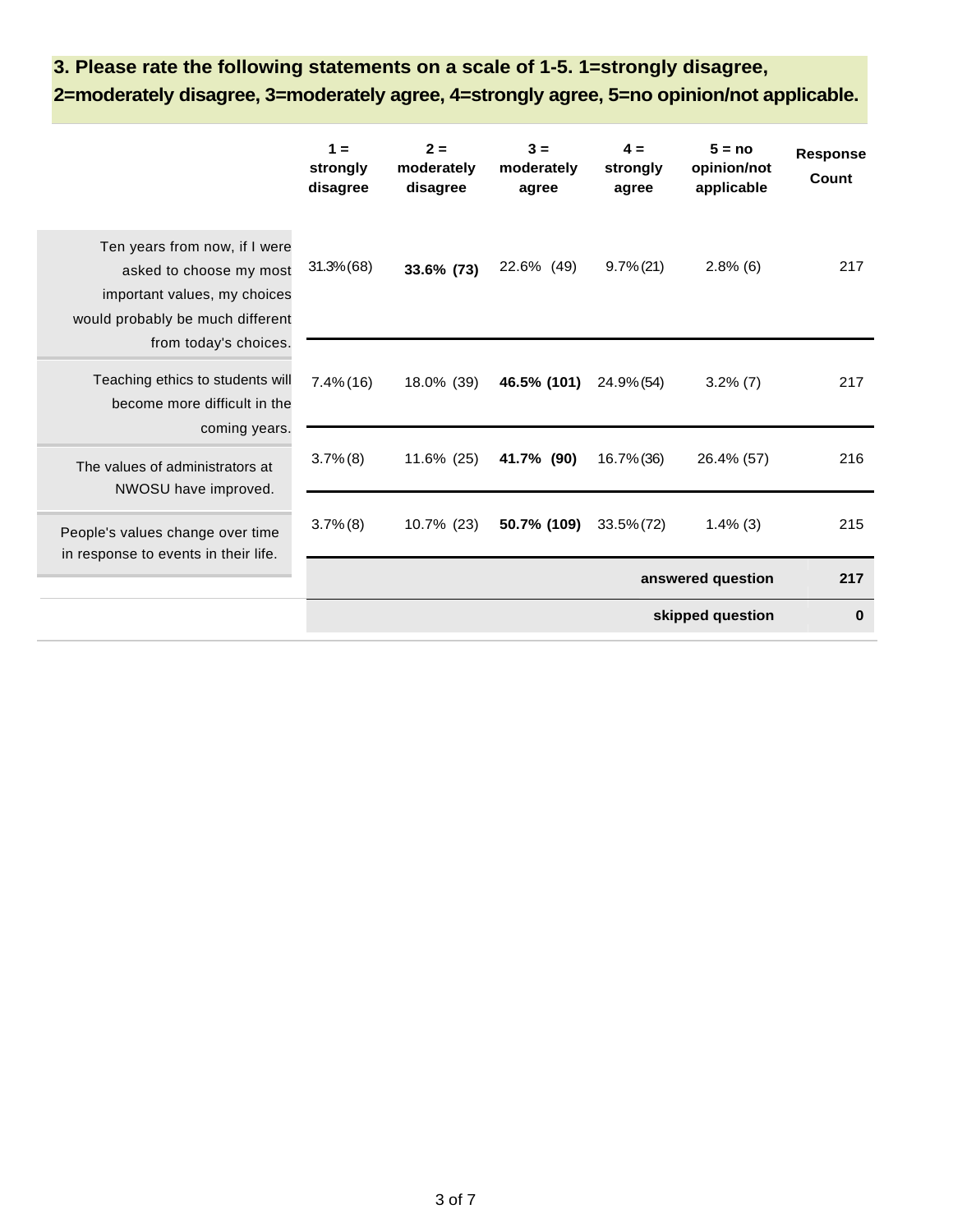**4. In our daily lives we witness ethical choices by others in our lives-How often do those decision reflect the same values you have? Please rate the following statements on a scale of 1-6. 1=never, 2=infrequently, 3=sometimes, 4=frequently, 5=always, 6=no opinion/not applicable.** 

|                                  | $1 =$<br>never    | $2 =$<br>infrequently | $3 =$<br>sometimes | $4 =$<br>frequently | $5 =$<br>always | $6 = no$<br>opinion/not<br>applicable | <b>Respons</b><br>Count |
|----------------------------------|-------------------|-----------------------|--------------------|---------------------|-----------------|---------------------------------------|-------------------------|
| Members of your family           | 1.4%<br>(3)       | $0.9\%$ (2)           | 15.3% (33)         | 61.6%<br>(133)      | 19.9%<br>(43)   | $0.9\%$ (2)                           | 21                      |
| Faculty at NWOSU                 | 1.9%<br>(4)       | $7.4\%$ (16)          | 41.4% (89)         | 37.2% (80)          | 5.1%<br>(11)    | $7.0\%$ (15)                          | 21                      |
| Staff and professionals at NWOSU | 1.4%<br>(3)       | 7.4% (16)             | 44.4% (96)         | 34.7% (75)          | 5.1%<br>(11)    | $6.9\%$ (15)                          | 21                      |
| Administrators at NWOSU          | 2.3%<br>(5)       | $6.5\%$ (14)          | 36.3% (78)         | 40.9% (88)          | 7.0%<br>(15)    | $7.0\%$ (15)                          | 21                      |
| Students at NWOSU                | 4.2%<br>(9)       | 14.0% (30)            | 51.2%<br>(110)     | 22.8% (49)          | 1.4%<br>(3)     | $6.5\%$ (14)                          | 21                      |
|                                  | answered question |                       |                    |                     |                 | 21                                    |                         |
| skipped question                 |                   |                       |                    |                     |                 |                                       |                         |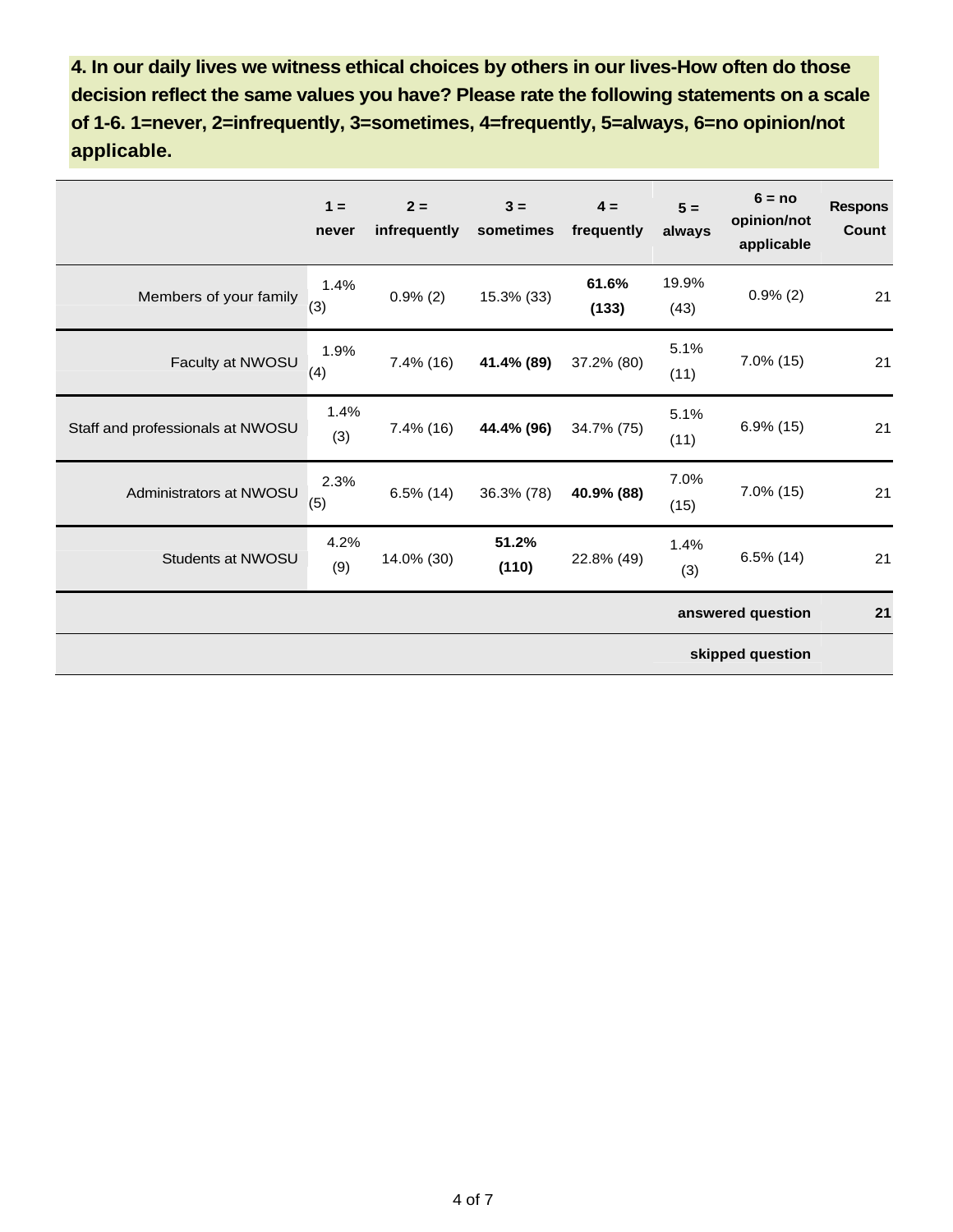**5. We acknowledge the value of other's opinions and values. Consider the following sources of authority in relation to ethical decisions. Please rate the following statements on a scale of 1-4. 1=not very important, 2=moderately important, 3=very important, 4=extremely important, 5=no opinion/not applicable.** 

|                             | $1 = not$<br>very<br>important | $2 =$<br>moderately<br>important | $3 = \text{very}$<br>important | $4 =$<br>extremely<br>important | $5 = no$<br>opinion/not<br>applicable | <b>Response</b><br>Count |
|-----------------------------|--------------------------------|----------------------------------|--------------------------------|---------------------------------|---------------------------------------|--------------------------|
| Personal Experience in life | $1.4\%$ (3)                    | $4.7\%$ (10)                     | 42.7% (91)                     | 49.8% (106)                     | $1.4\%$ (3)                           | 213                      |
| Family                      | $0.9\%$ (2)                    | $2.8\%$ (6)                      | $31.8\%$ (68)                  | 63.1% (135)                     | $1.4\%$ (3)                           | 214                      |
| Religion                    | $2.8\%$ (6)                    | 13.6% (29)                       | 23.9% (51)                     | 57.7% (123)                     | 1.9%(4)                               | 213                      |
| <b>NWOSU</b>                | 4.7% (10)                      | 39.7% (85)                       | 37.4% (80)                     | 15.9% (34)                      | $2.3\%$ (5)                           | 214                      |
| Employer                    | $5.2\%$ (11)                   | 23.0% (49)                       | 45.5% (97)                     | 23.5% (50)                      | $2.8\%$ (6)                           | 213                      |
| Friends                     | $1.9\%$ (4)                    | 22.0% (47)                       | 51.9% (111)                    | 23.4% (50)                      | $0.9\%(2)$                            | 214                      |
| Mass Media                  | 36.2% (77)                     | 36.6% (78)                       | 15.5% (33)                     | $8.5\%$ (18)                    | $3.3\%$ $(7)$                         | 213                      |
|                             |                                |                                  |                                |                                 | answered question                     | 214                      |
|                             |                                |                                  |                                |                                 | skipped question                      | 3                        |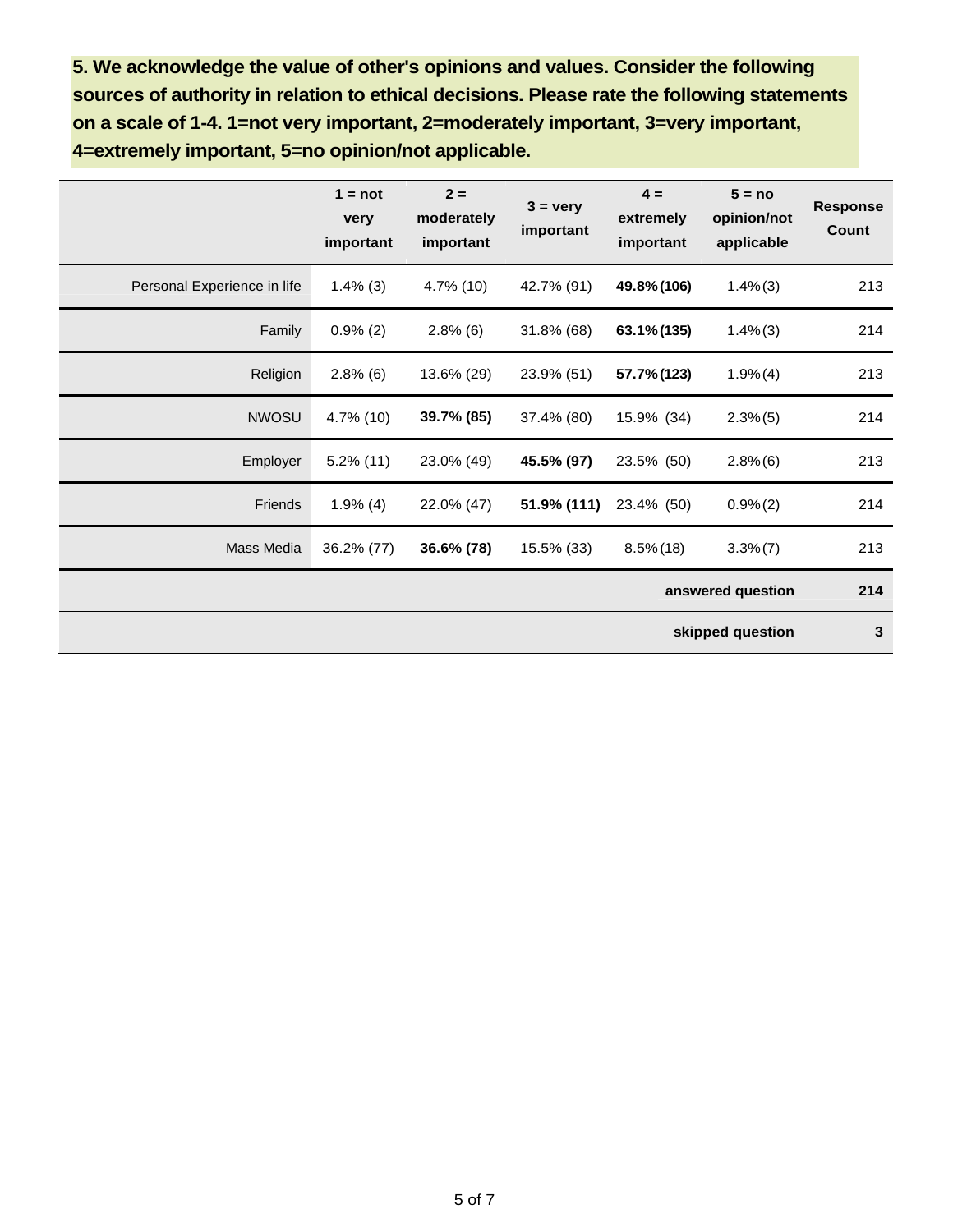## **6. Please rate the following statements on a scale of 1-5. 1=strongly disagree,**

**2=moderately disagree, 3=moderately agree, 4=strongly agree, 5=no opinion/not applicable.** 

|                                                                                                                                                                                                                 | $1 =$<br>strongly<br>disagree | $2 =$<br>moderately<br>disagree | $3 =$<br>moderately<br>agree | $4 =$<br>strongly<br>agree | $5 = no$<br>opinion/not<br>applicable | <b>Response</b><br><b>Count</b> |
|-----------------------------------------------------------------------------------------------------------------------------------------------------------------------------------------------------------------|-------------------------------|---------------------------------|------------------------------|----------------------------|---------------------------------------|---------------------------------|
| <b>NWOSU Division of Business</b><br>faculty and staff operate in an<br>ethical manner.                                                                                                                         | $3.7\%$ (8)                   | $3.7\%$ (8)                     | 37.0% (80)                   | 40.3% (87)                 | 15.3% (33)                            | 216                             |
| <b>NWOSU Division of Business</b><br>students operate in an ethical<br>manner.                                                                                                                                  | 1.4%<br>(3)                   | $2.3\%$ (5)                     | 50.9% (110)                  | 22.7% (49)                 | 22.7% (49)                            | 216                             |
| <b>NWOSU's Division of Business</b><br>provides a setting that encourages<br>critical thinking and ethical decision<br>making.                                                                                  | $1.8\%$ (4)                   | $5.1\% (11)$                    | 39.6% (86)                   | 34.1% (74)                 | 19.4% (42)                            | 217                             |
| If you have attempted to access<br><b>NWOSU's Division of Business</b><br>student code of conduct, please<br>answer the following: Was the<br>student code of conduct readliy<br>available and clearly written? | $0.5\%$ (1)                   | $1.4\%$ (3)                     | 21.7% (46)                   | 29.2% (62)                 | 47.2% (100)                           | 212                             |
| If you have attempted to access<br><b>NWOSU's Division of Business</b><br>faculty code of conduct, please<br>answer the following: Was the<br>faculty code of conduct readliy<br>available and clearly written? | 1.0%<br>(2)                   | $1.4\%$ (3)                     | 20.2% (42)                   | 26.4% (55)                 | 51.0% (106)                           | 208                             |
| I would be comfortable discussing a<br>violation of the code of conduct<br>with a faculty member.                                                                                                               | $6.1\%$ (13)                  | $6.5\%$ (14)                    | 41.1% (88)                   | 29.4% (63)                 | 16.8% (36)                            | 214                             |
|                                                                                                                                                                                                                 |                               |                                 |                              |                            | answered question                     | 217                             |
|                                                                                                                                                                                                                 |                               |                                 |                              |                            | skipped question                      | $\bf{0}$                        |